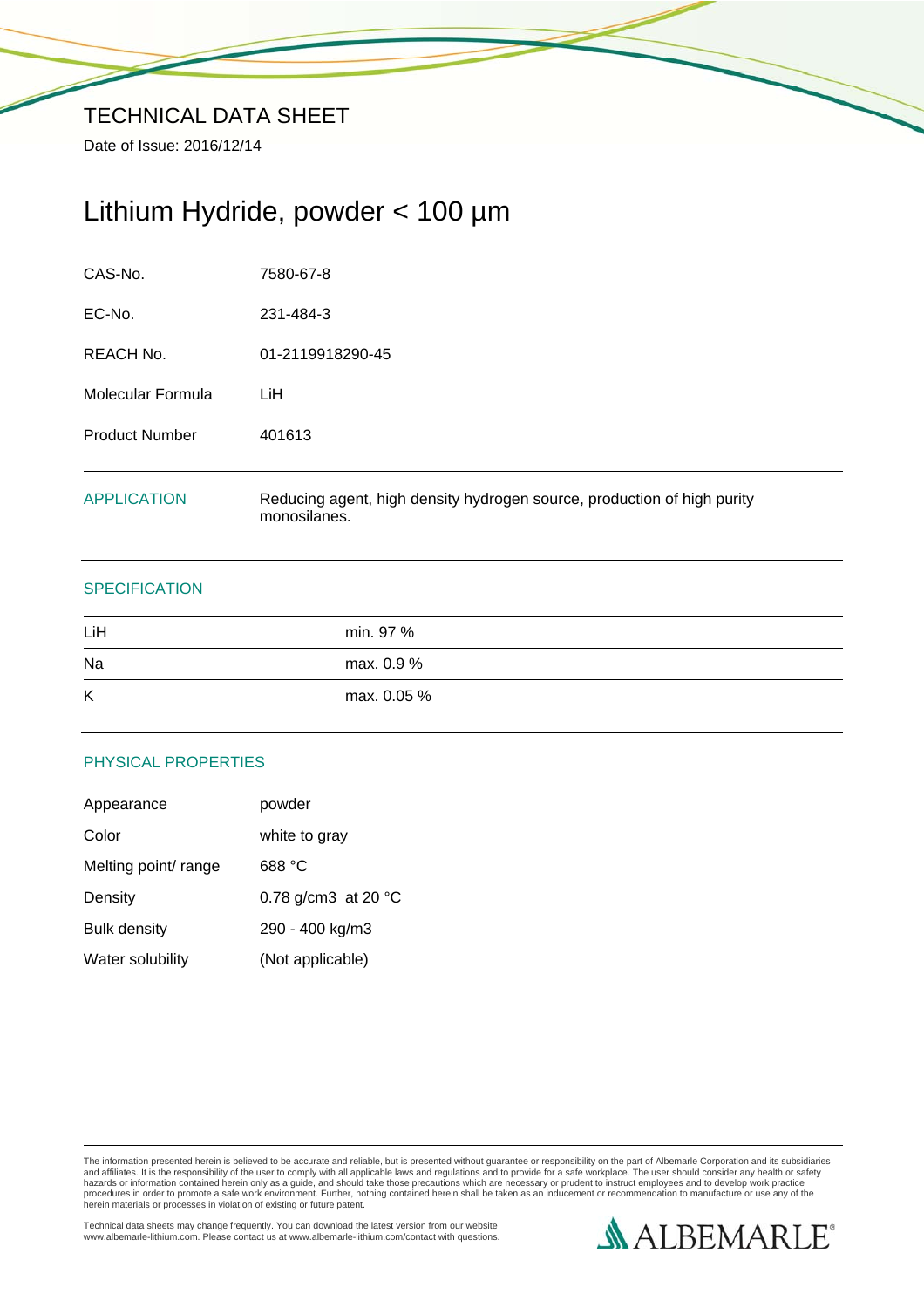| Molecular weight                         | 7.95 g/mol                                                                                                 |
|------------------------------------------|------------------------------------------------------------------------------------------------------------|
| <b>Thermal Stability</b>                 | Decomposition: abt. 800 °C                                                                                 |
| <b>Additional Physical</b><br>Properties | Theoretical hydrogen content: 12.7 %, equivalent to 2.82 litres of hydrogen per g<br>evolved in hydrolysis |
|                                          | Heat of fusion: approx. 2.5 kJ/g                                                                           |
|                                          | H <sub>2</sub> equilibrium pressure:                                                                       |
|                                          | 500 °C: 0.09 mbar<br>850 °C: approx. 1,010 mbar                                                            |

#### HANDLING & STORAGE

Handling Protective clothing should always be used when handling the product. Pay further attention to the official safety regulations (see also: ''Transport Regulations'' and ''Marking''). Storage Keep container tightly closed and dry. Keep away from heat. Retest date: six months. Pay attention to official safety regulations (see also: 'Transport Regulations').

#### TRANSPORT & PACKAGING

#### UN number 1414

| <b>ADR</b>  | <b>Class: 4.3</b> | PG: I | Label: 4.3                                |
|-------------|-------------------|-------|-------------------------------------------|
| <b>RID</b>  | Class: $4.3$      | PG: I | Label: $4.3$                              |
| <b>IMDG</b> | Class: 4.3        | PG: I | Label: 4.3                                |
| IATA_C      | <b>Class: 4.3</b> | PG: I | Packing instruction (cargo aircraft): 487 |
| IATA P      | Class: 4.3        | PG: I |                                           |

The information presented herein is believed to be accurate and reliable, but is presented without guarantee or responsibility on the part of Albemarle Corporation and its subsidiaries<br>and affiliates. It is the responsibil

Technical data sheets may change frequently. You can download the latest version from our website www.albemarle-lithium.com. Please contact us at www.albemarle-lithium.com/contact with questions.